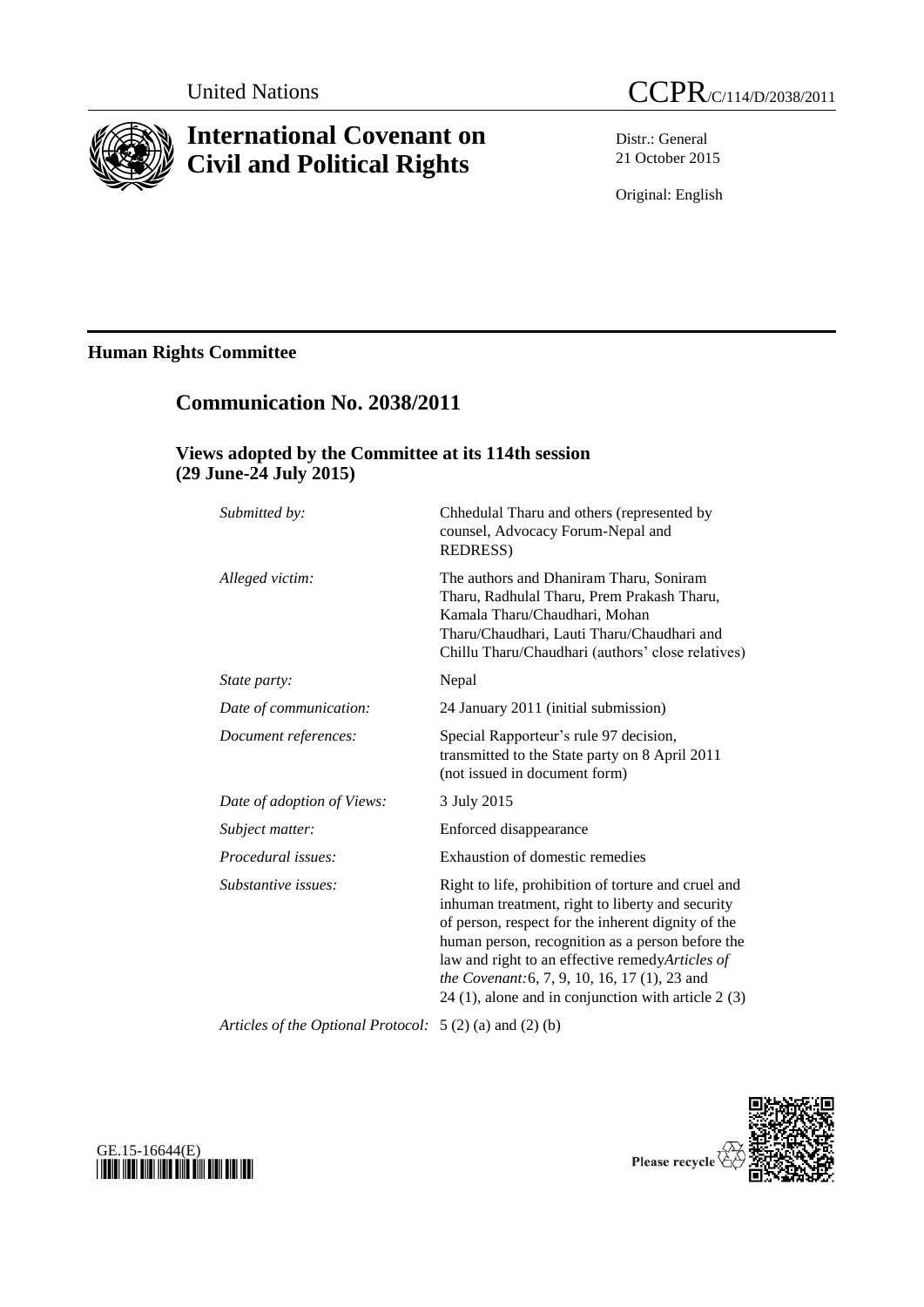## **Annex**

# **Views of the Human Rights Committee under article 5 (4) of the Optional Protocol to the International Covenant on Civil and Political Rights (114th session)**

concerning

### **Communication No. 2038/2011\***

| Submitted by:          | Chhedulal Tharu et al. (represented by counsel,<br>Advocacy Forum-Nepal and REDRESS)                                                                                                                                      |
|------------------------|---------------------------------------------------------------------------------------------------------------------------------------------------------------------------------------------------------------------------|
| Alleged victim:        | The authors and Dhaniram Tharu, Soniram<br>Tharu, Radhulal Tharu, Prem Prakash Tharu,<br>Kamala Tharu/Chaudhari, Mohan<br>Tharu/Chaudhari, Lauti Tharu/Chaudhari and<br>Chillu Tharu/Chaudhari (authors' close relatives) |
| State party:           | Nepal                                                                                                                                                                                                                     |
| Date of communication: | 24 January 2011 (initial submission)                                                                                                                                                                                      |

*The Human Rights Committee*, established under article 28 of the International Covenant on Civil and Political Rights,

*Meeting* on 3 July 2015,

*Having concluded* its consideration of communication No. 2038/2011, submitted to the Human Rights Committee by Chhedulal Tharu et al. under the Optional Protocol to the International Covenant on Civil and Political Rights,

*Having taken into account* all written information made available to it by the authors of the communication and the State party,

*Adopts* the following:

### **Views under article 5 (4) of the Optional Protocol**

1.1 The authors of the communication are Chhedulal Tharu (father of Dhaniram and Soniram Tharu) and Sara/Sarita Tharu (wife of Dhaniram Tharu); Padam Tharu and Sanchariya Tharu (father and mother of Radhulal Tharu); Birbal Tharu, Thagani Tharu, and Bhagawati Tharu (father, mother and wife of Prem Prakash Tharu); Tulsiram Tharu and Phagani Tharu (father and mother of Kamala Tharu/Chaudhari); Mahango Tharu and

<sup>\*</sup> The following members of the Committee participated in the consideration of the present communication: Yadh Ben Achour, Lazhari Bouzid, Sarah Cleveland, Olivier de Frouville, Yuji Iwasawa, Ivana Jelić, Duncan Laki Muhumuza, Photini Pazartzis, Mauro Politi, Sir Nigel Rodley, Victor Manuel Rodríguez-Rescia, Fabián Omar Salvioli, Dheerujlall Seetulsingh, Anja Seibert-Fohr, Yuval Shany, Konstantine Vardzelashvili and Margo Waterval. The texts of individual opinions of Committee member Olivier de Frouville (concurring) and Anja Seibert-Fohr (concurring) are appended to the present Views.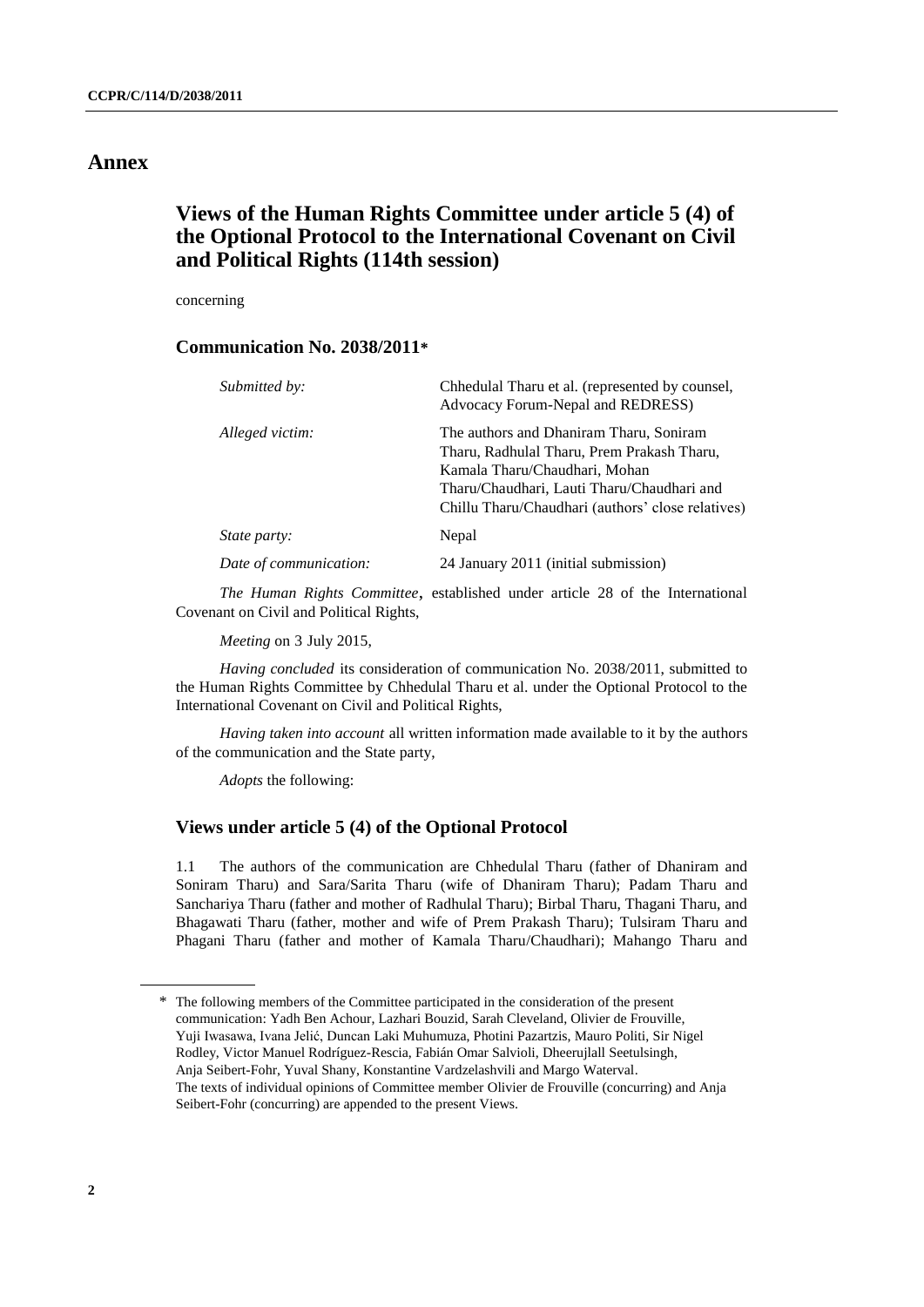Parmeshwari Tharu (father and mother of Mohan Tharu/Chaudhari); Jaggu Tharu and Lahiya Tharu (father and aunt of Lauti Tharu/Chaudhari); and Bechaniya Tharu and Manki Tharu (mother of Chillu Tharu/Chaudhari, and Bechaniya's husband, respectively), all Nepalese nationals. They claim that the State party has violated the rights of their eight relatives (hereinafter "the authors' relatives"), Nepalese nationals, under articles 6, 7, 9, 10, 16, 23 (1) and 24 (1), alone and in conjunction with article 2 (3), as well as their rights under articles 7, 17 (1) and 23, read alone and in conjunction with article 2 (3), of the Covenant. The authors are represented by counsel.

1.2 The authors submit that, at the moment of their disappearance, Dhaniram Tharu was 17 or 18 years old, married and working as a construction worker and subsistence farmer; Soniram Tharu was 16 or 17 years old and working as a *kamaiya*<sup>1</sup> for a landlord in the village of Parseni; Radhulal Tharu was 19 years old, married and working as a carpenter and subsistence farmer; Prem Prakash Tharu was 23 years old, married with an 18-monthold son and working as a farmer and tractor driver; Kamala Tharu was between 16 and 18 years old, a seventh grade student and living with her parents; Mohan Tharu was 18 years old, a construction worker and farmer, and married and with a son who was nine days old; Lauti Tharu was between 17 and 20 years old, working as a construction worker and as a farmer and with living her father and other relatives; and Chillu Tharu was 16 years old and living in his grandparents' house.<sup>2</sup>

#### **The facts as submitted by the authors**

<span id="page-2-0"></span>2.1 Between 1996 and 2006, an internal armed conflict took place in the State party. Both parties to the conflict, including the police and the Royal Nepalese Army, committed atrocities, and enforced disappearances became a widespread phenomenon.<sup>3</sup> Reliable reports indicate that a high number of enforced disappearances occurred in the Bardiya District and that members of the Tharu community were particularly targeted by the authorities.<sup>4</sup>

2.2 The authors and their eight relatives belong to the Tharu indigenous community, which constitutes 52 per cent of the population of the Bardiya District. They claim that historically this community has been discriminated against and marginalized in the State party, and that a significant number of members of the Communist Party of Nepal-Maoist in the Bardiya District came from their community.<sup>5</sup>

2.3 At the time of the events, the authors lived in Nauranga village, Ward No. 8, Manau Village Development Committee, Bardiya District. The authors claim that, on the night of 11 April 2002, between 60 and 70 Royal Nepalese Army soldiers arrived in the village and

<sup>1</sup> According to the authors, it refers to persons, including most of the Tharu people, who have a status of wage labourers. While the *kamaiya* system was formally abolished in 2000, the working conditions of former *kamaiya* families had not changed.

<sup>&</sup>lt;sup>2</sup> The authors claim that the ages given are indicative and that they are unable to provide an exact age of their relatives since they did not have citizenship cards or any other type of identity card. They further note that in rural areas of the State party the concept of time revolves around seasons and agricultural activities, and that the use of calendars is not common.

<sup>3</sup> See reports of the Working Group on Enforced or Involuntary Disappearances (E/CN.4/2004/58, para. 227, and A/HRC/13/31, annex IV, graph relating to Nepal), as well as the report of the Office of the United Nations High Commissioner for Human Rights (OHCHR) entitled "Conflict-related disappearances in Bardiya District" (December 2008), pp. 5 and 27 (available from [http://nepal.ohchr.org\)](http://nepal.ohchr.org/).

<sup>4</sup> Ibid., p. 17.

<sup>&</sup>lt;sup>5</sup> See Human Rights Watch, "Clear culpability: 'disappearances' by security forces in Nepal" (28 February 2005), p. 26.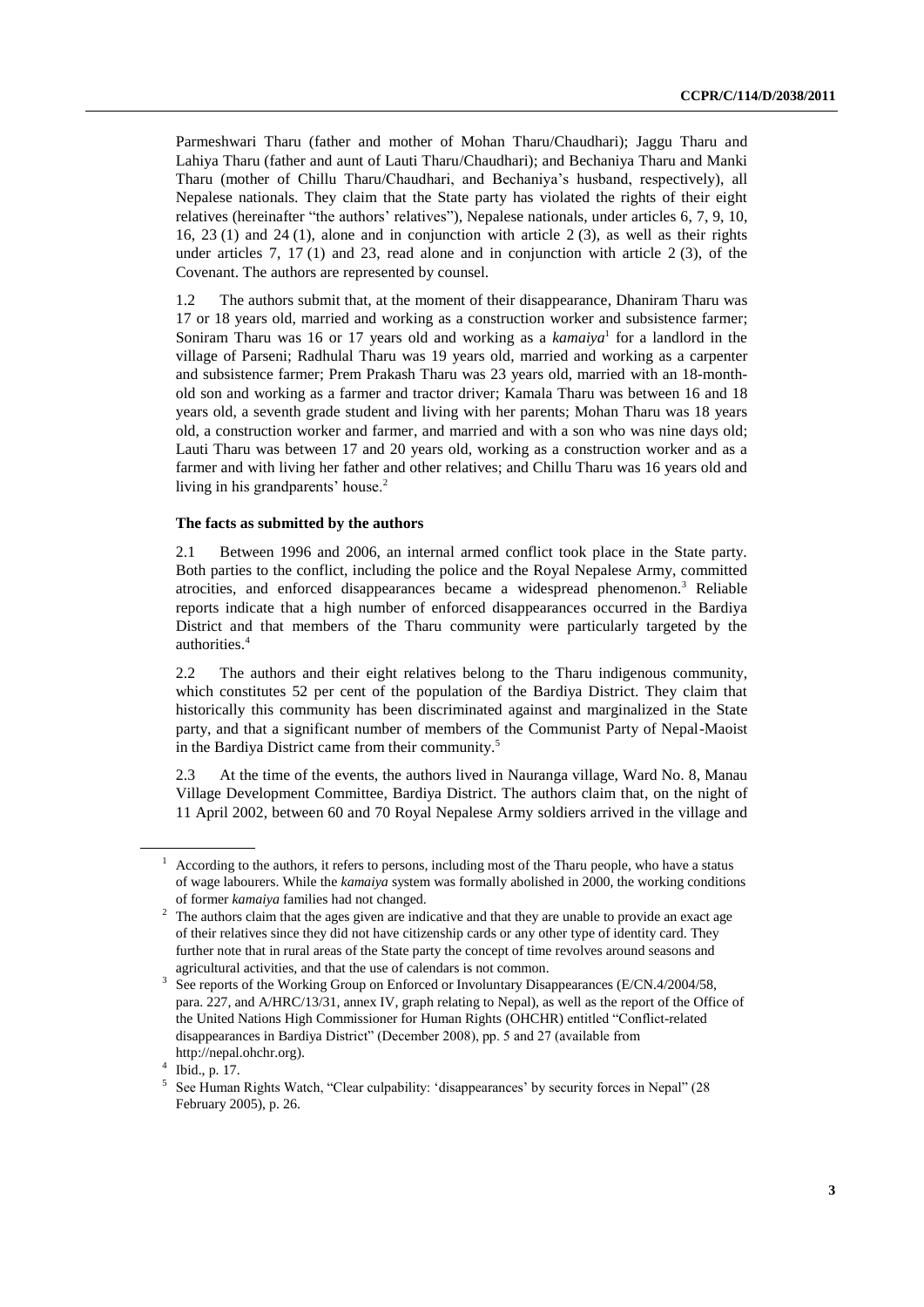surrounded their houses. Most of the soldiers wore the army uniform, and some covered their faces with a scarf and carried weapons and torches. In groups of two to five soldiers, they broke into the authors' and other relatives' houses at the same time, around midnight. The soldiers appeared to be specifically targeting the authors' eight young relatives. In each case, their relatives were taken by force and against their will. During the operation, the soldiers threatened to kill the authors and other relatives. Some soldiers also beat or pointed their guns at certain authors. No reasons were given for taking the authors' relatives, but, in the cases of Radhulal, Kamala, Prem Prakash and Mohan, the soldiers assured the relatives that they would return to their homes soon after being interrogated. In general, the families were not given any information as to where the soldiers had taken their relatives. Nevertheless, Prem Prakash's wife was told that he would be taken to Rajapur, Kamala's parents were told that she would be taken to Gulariya, and Mohan's mother was told that he would be taken to Rajapur and then Gulariya. The authors have never seen their eight relatives again, and no relevant information has been given as to their fate and whereabouts.

2.4 The authors claim that, although their region is geographically isolated and lacks basic public services, including public transport, they made extensive efforts to locate their relatives. They further claim that they had no access to support, since few human rights non-governmental organizations (NGOs) worked in the area at the time and none provided legal assistance, and that they looked for advice within the community, approaching its leaders, such as the *badghar*<sup>6</sup> of the village, the headmaster of the school and leaders of political parties.

2.5 In the following days, some of them also met with Mr. S.D., a former member of the parliament, who called the Area Police Office of Rajapur and the Thakurdwara army barracks. However, the authorities denied any knowledge of or involvement in the detention of their relatives. Mr. S.D. then called the Tikapur army barracks, and an officer confirmed to him that soldiers from the barracks had taken the eight young persons, but refused to give him further details. The authors also visited every police office and army barracks in Bardiya district and the neighbouring district of Kailali. In different groups, they went, inter alia, to the Area Police Office of Rajapur on two occasions, to the District Police Office in Gulariya on approximately 15 occasions, and to the army barracks and Area Police Office in Tikapur, Kailali District, on at least three occasions. They claimed that the second time they went to the District Police Office in Gulariya, they left a letter that had been written with the help of another person, describing how their relatives had been arrested and taken away by soldiers on 11 April 2002. Later, they also tried to leave a copy of this letter with the Area Police Office in Tikapur, without success. The authors submit that all the authorities denied that their relatives had been detained, and did not offer any assistance in looking for them or commit to undertaking an investigation into their disappearance.

2.6 In 2003, Padam Tharu reported the disappearance of his son, Radhulal, to the National Human Rights Commission office in Kathmandu. Later, he and his wife were summoned by the Rajapur army barracks. At the barracks, the Army officers informed them that they would start an investigation into the disappearance of their child, and that they would contact the family if they obtained any information. However, the parents have not heard from the Rajapur army barracks since then.

2.7 On 13 July, 23 September and 16 October 2003, the authors, with the assistance of Advocacy Forum-Nepal, filed eight writs of habeas corpus with the Supreme Court, on behalf of Dhaniram, Soniram, Lauti, Mohan, Prem Prakash, Chillu, Kamala and Radhulal, respectively. During the proceedings, the Ministry of Defence, the Ministry of Home

<sup>6</sup> According to the authors, the *badghar* is the traditional chief in Tharu villages.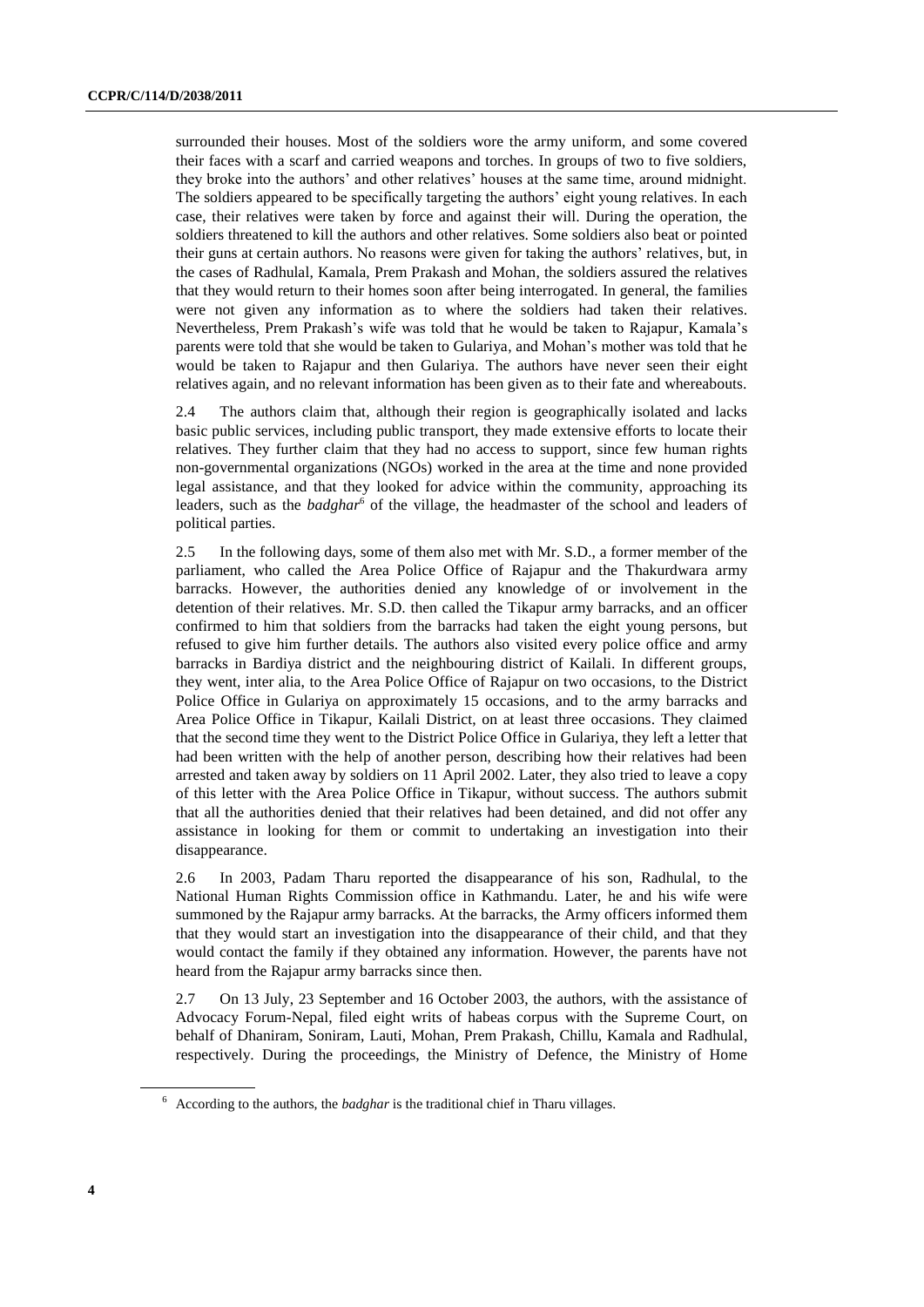Affairs, the Bardiya District Administrative Office and the Bardiya District Police Office, among other authorities, informed the Supreme Court that the authors' relatives had not been arrested or detained by them.

2.8 On 24, 25, 26, and 27 August 2004, and 7 January, 11 February, and 29 March 2005, the Supreme Court quashed the writs of habeas corpus submitted by the authors. It stated that the authors had failed to identify where and by whom their relatives had been detained and that, in order to obtain a search warrant, the applicants must help the Court by identifying the place where the alleged victims were being kept. The authors claim that the Court did not proactively enquire about the fate and whereabouts of their relatives or about the measures undertaken by other authorities to search for their relatives or investigate their disappearance.

2.9 On 12 February 2006, Thagani Tharu (Prem Prakash's mother) reported the disappearance of Prem Prakash, Kamala, Lauti and Chillu to the National Human Rights Commission. Parmeshwari Tharu (Mohan's mother) also reported Mohan's disappearance to the Commission. The authors claim that officers from the Commission visited them twice and that the Commission transmitted their complaints to the Royal Nepalese Army's Human Rights Cell.

2.10 Their eight relatives were registered as missing persons in the International Committee of the Red Cross database.

2.11 On 25 May 2006, the Government established the Ministry of Home Affairs Disappearances Committee, composed of the Joint Secretary of the Ministry of Home Affairs (also known as the Neupane Committee), for the purpose of investigating the fate of allegedly disappeared persons, preparing a report establishing the truth of their status and recommending the necessary measures to be taken with respect to those whose status remains unknown. Subsequently, the National Human Rights Commission transmitted the cases of the authors' relatives to this Committee.

2.12 On 25 July 2006, the Disappearances Committee published its report, which concluded that it had resolved 174 out of 776 cases of disappearance. Among these cases, the report considered "clarified" the cases of Dhaniram, Chillu, Mohan, Kamala, Lauti, Soniram and Radhulal, as the Human Rights Cell of the Royal Nepalese Army had provided information that they had been killed on 11 April 2002 in crossfire with the security forces in the nursery area of Manau. The authors claim that the Committee did not undertake a thorough investigation, and gave full credence to the responses from the security agencies, without any consultation with the relatives, request for further clarification or examination of the information submitted. Moreover, they say the Human Rights Cell has never explained how it concluded that seven of their relatives had been killed in crossfire.

2.13 On 12 December 2006, the cases of Dhaniram, Radhulal (registered as "Raghulal"), Kamala, Chillu, Lauti (registered as "Lauti Chaudhari"), Mohan, Prem Prakash (registered as "Prem Tharu") and Soniram were reported to the Working Group on Enforced or Involuntary Disappearances. 7

2.14 On 1 June 2007, the Supreme Court issued a judgement concerning 83 cases of enforced disappearance. Among other findings, the Court ordered the Government to provide all families of disappeared persons listed in the petition with 100,000 Nepalese rupees, 8 to establish a commission of inquiry, to criminalize enforced disappearance and to

<sup>7</sup> See A/HRC/4/41, annex IV.

<sup>&</sup>lt;sup>8</sup> According to the authors, this amount was the equivalent of \$1,420 at the time the communication was submitted.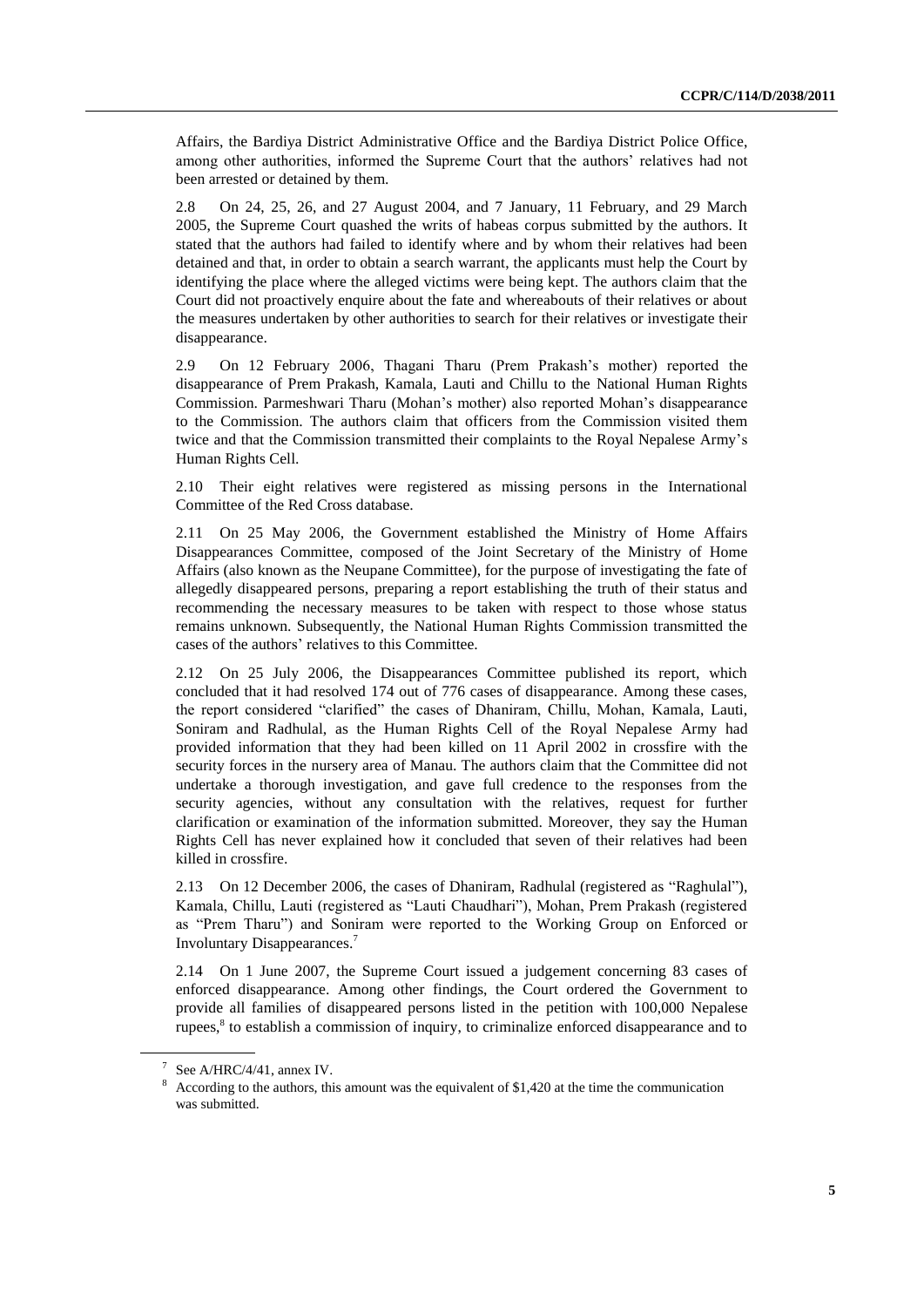prosecute those responsible. Following this ruling, the Council of Ministers decided to provide interim relief to various categories of victims of the armed conflict, including the relatives of disappeared persons. Between September 2008 and March 2009, the Manau Village Development Committee issued letters certifying that the authors' relatives were still disappeared.

2.15 In December 2008, the United Nations Human Rights Office in Nepal (OHCHR-Nepal) issued a report on enforced disappearances in Bardiya District.<sup>9</sup> It noted that the Human Rights Cell of the Royal Nepalese Army had provided information about 35 cases, including the same information it had given to the Ministry of Home Affairs Disappearances Committee. The authors point out that the authorities transmitted the same information to additional institutions, such as the International Committee of the Red Cross.

2.16 In April 2009, the Ministry of Peace and Reconstruction provided the authors, as families of disappeared persons, with an interim relief of Nr 100,000. The authors maintain that this amount was intended only to provide temporary assistance to the victims or their families, and that it cannot be considered a measure of reparation.

2.17 The authors claim that their communication meets the admissibility requirement established in article 5 (2) (b) of the Optional Protocol and that they have exhausted all available judicial remedies. Despite their efforts, the fate and whereabouts of their relatives remain unknown, no effective investigation has taken place to clarify the circumstances of their disappearances and no one has been sanctioned. Moreover, neither the National Human Rights Commission nor the Ministry of Home Affairs Disappearances Committee can be considered an effective source of remedy. The authors argue that they did not try to file a first information report with the police, as this procedure is limited to the crimes listed in Schedule 1 of the State Cases Act of 1992, which does not include enforced disappearance.

2.18 As to the requirement established in article 5 (2) (a) of the Optional Protocol, the authors submit that the same matter is not being taken up under another procedure of international investigation or settlement. While it is an important special procedure within the United Nations system, the Working Group on Enforced or Involuntary Disappearances does not constitute a procedure analogous to the one established by the Optional Protocol, as it is of a strictly humanitarian nature.

#### **The complaint**

3.1 The authors argue that their eight relatives were victims of enforced disappearance and therefore of a violation of their rights under articles 6, 7, 9, 10, 16, 23 (1) and 24 (1), alone and in conjunction with article  $2(3)$ , and that their rights under articles 7, 17 (1) and 23, read alone and in conjunction with article 2 (3) of the Covenant, were also violated by the State party.

3.2 The authors claim that members of the Royal Nepalese Army arbitrarily detained their eight relatives. Despite the authors' efforts and although their relatives' detention was promptly reported by them, the fate and whereabouts of their relatives remain unknown. All of the authorities initially denied that the authors' relatives had been deprived of liberty. Later, the Army alleged, without supporting evidence or investigation, that seven of the authors' relatives had been killed on 11 April 2002 in crossfire with the security forces in the nursery area of Manau. The authors maintain that it would be highly unlikely, if not impossible, for the Army to have referred to these seven persons by name if they had been killed in crossfire, since none of them, with the exception of Prem Prakash, had a

<sup>&</sup>lt;sup>9</sup> See footnote [3.](#page-2-0)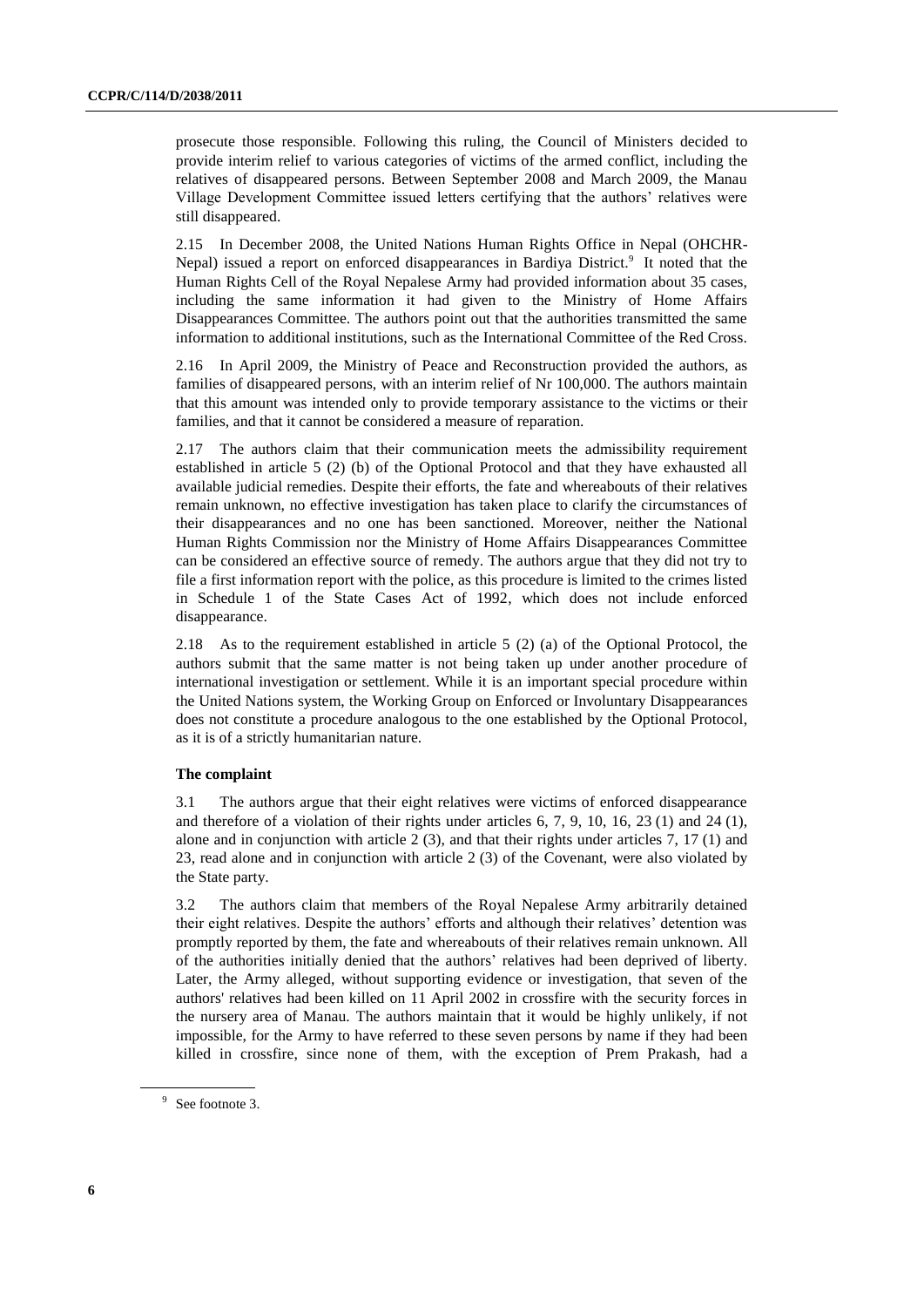citizenship card or any other type of identity document. Moreover, the way in which the authors' eight relatives were taken from their homes was part of the general modus operandi of the Royal Nepalese Army's search operations in Bardiya District between December 2001 and January 2003.<sup>10</sup> Against this background, the authors contend that their relatives' arbitrary detention and subsequent disappearance by the authorities placed them in a situation that posed a grave threat to life and constituted a violation of article 6 of the Covenant.

3.3 The authors further claim that the enforced disappearance of their relatives and the degree of suffering involved in being held without contact with the outside world amount to a violation of article 7.

3.4 The authors claim that the State party violated article 9 of the Covenant. Their relatives were taken by the Royal Nepalese Army, without an arrest warrant or a sufficient explanation of the reasons for their arrest. Later, the Army denied that they had been arrested or subsequently detained. Neither were the authors' relatives ever brought before a judge or any other official authorized by law to exercise judicial power, nor could they bring proceedings before a court to challenge the lawfulness of their detention.

3.5 The authors claim that the State party has violated and continues to violate the rights of their relatives under article 10 of the Covenant due to its inherent failure to treat their relatives, who remain subject to enforced disappearance, with humanity and to respect their dignity.

3.6 The authors maintain that the enforced disappearance of their relatives and the failure by the authorities to conduct an effective investigation concerning their whereabouts and fate places their relatives outside the protection of the law, preventing them from enjoying their human rights and freedoms in violation of article 16 of the Covenant.

3.7 The authors submit that article 23 (1) of the Covenant requires the maintenance of personal relations and direct and regular contact between a child and his or her parents and that, therefore, the enforced disappearance of the authors' relatives constitutes a violation of this provision, since it resulted in a complete rupture of the relationship between parents and children.

3.8 The authors argue that Dhaniram (17-18 years old), Soniram, Kamala (16-18 years old), Lauti (17-20 years old) and Chillu were under the age of 18 and that the State party was therefore obliged to provide them special protection as minors. Accordingly, their arrest and subsequent disappearance also constituted a violation of article 24 (1) of the Covenant. The authors point out that, as established in article 37 (b) of the Convention on the Rights of the Child, the arrest, detention or imprisonment of a child should be in conformity with the law and be used only as a measure of last resort and for the shortest period of time.<sup>11</sup>

3.9 Although the authors promptly reported the arbitrary deprivation of liberty and enforced disappearance of their relatives to the authorities and filed several complaints, including writs of habeas corpus before the Supreme Court, no ex officio, prompt, impartial, thorough and independent investigation has been carried out and the fate and the whereabouts of their eight relatives remain unknown to date. Should their relatives be dead, their remains have not been located, exhumed, identified and returned to the families. Moreover, no one has yet been convicted for their arbitrary deprivation of liberty and enforced disappearance. Accordingly, the State party has violated and is continuing to violate their relatives' rights

<sup>&</sup>lt;sup>10</sup> See "Conflict-related disappearances in Bardiya District", sects. VI.ii.i and VI.vii.ii.

<sup>&</sup>lt;sup>11</sup> See Committee on the Rights of the Child, general comment No. 10 (2007) on children's rights in juvenile justice, paras. 59-61 and 82-84.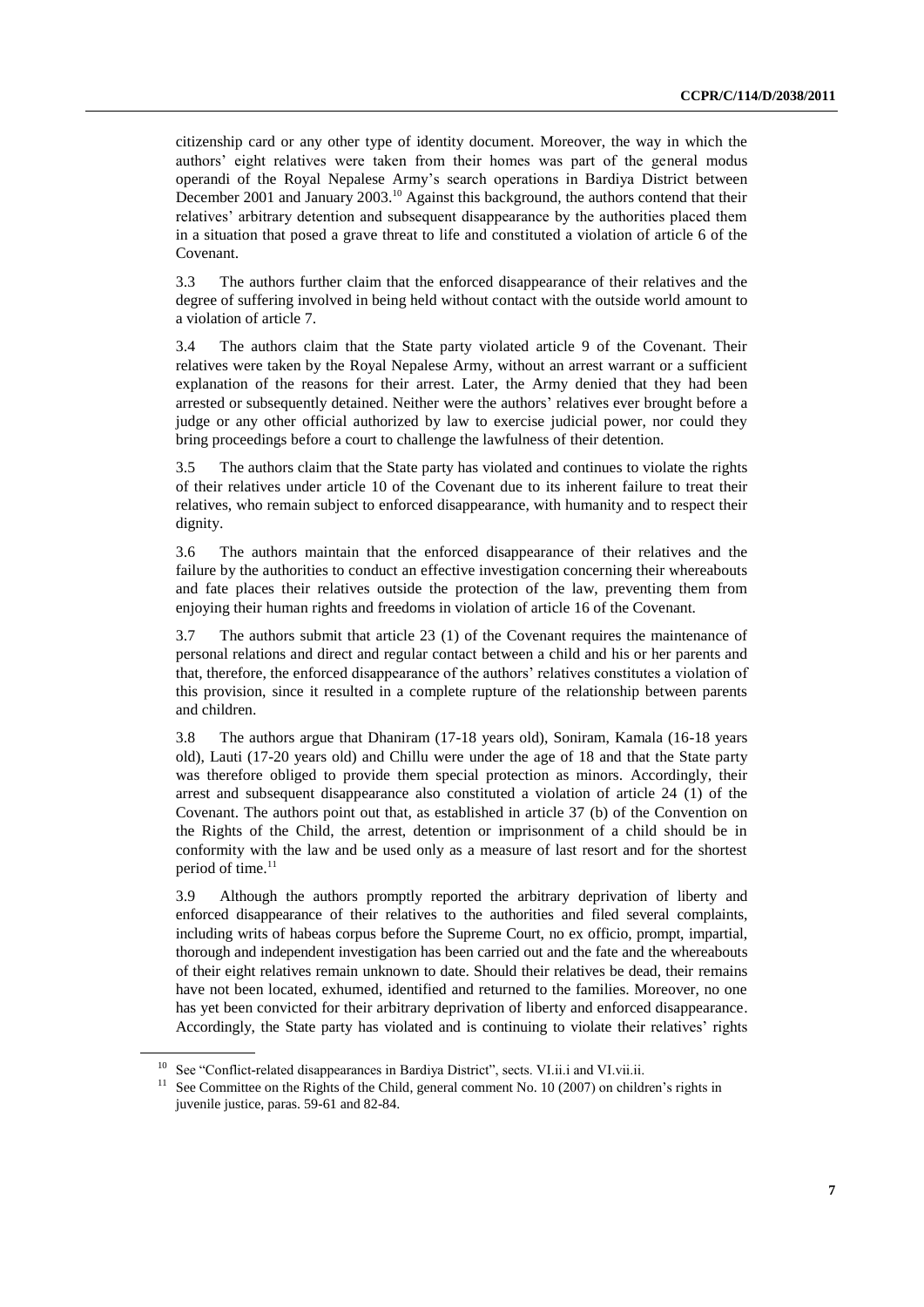under articles  $6$  (1),  $7$ ,  $9$ ,  $10$  (1),  $16$ ,  $23$  (1) and  $24$  (1), all read in conjunction with article 2 (3) of the Covenant.

3.10 The authors argue that the State party has continued to violate their rights under article 7, read alone and in conjunction with article 2 (3) of the Covenant. They have suffered anguish and distress since 2002 due to the arbitrary deprivation of liberty, illtreatment and enforced disappearance of their eight relatives, as well as to the failure of the authorities to carry out any effective investigation concerning the fate and whereabouts of their relatives.

3.11 The authors submit that the State party has also violated their rights under articles 17 (1) and 23, read alone and in conjunction with article 2 (3), by forcibly entering their homes and removing their relatives, which has resulted in an abrupt and complete separation from them.

3.12 The authors request the Committee to recommend that the State party (a) order prompt, impartial and thorough investigations concerning the fate and whereabouts of their eight relatives; (b) release their relatives, should they be alive and, in the event of their death, to locate, exhume, identify and respect their mortal remains and return them to the family; (c) provide information to the authors on the progress of the investigations; (d) bring the perpetrators before a court for prosecution, judgement and sanction; and (e) provide the authors and their relatives, should they be alive, with adequate compensation that covers material and moral damages, as well as other measures of reparation, including measures of rehabilitation<sup>12</sup> and satisfaction. In particular, the authors request that the State party publicly acknowledge its international responsibility. As a guarantee of non-repetition, the State party should ensure that enforced disappearance and torture constitute autonomous offences under its criminal law, amend its legislation so as to ensure that habeas corpus is an available and effective remedy in case of enforced disappearance, set up an independent commission to investigate enforced disappearances, ratify the International Convention for the Protection of All Persons from Enforced Disappearance and the Optional Protocol to the Convention against Torture and Other Cruel, Inhuman or Degrading Treatment or Punishment, and fully implement the recommendations made by OHCHR in relation to the enforced disappearances in Bardiya district.

#### **State party's observations on admissibility**

4.1 By note verbale of 10 June 2011, the State party submitted its observations, challenging the admissibility of the communication on the grounds of failure to exhaust domestic remedies.

4.2 It notes that the 1990 Constitution explicitly prohibited torture and other cruel inhumane and degrading treatment and punishment, and that a person subjected to such treatment was entitled to adequate compensation in accordance with the 1997 Compensation relating to Torture Act. Therefore, the authors could have filed a petition under the Act, by which a decision by a court has to be made within 90 days. Likewise, they failed to submit a petition invoking the State Cases Act.

4.3 The National Human Rights Commission is an independent and impartial Commission established under the Human Rights Commission Act of 1997. It is vested with the statutory power to conduct enquiries into human rights violations, to require any person to appear before it, and to gather, receive, examine and assess information and

<sup>12</sup> See E/CN.4/1998/43, para. 75.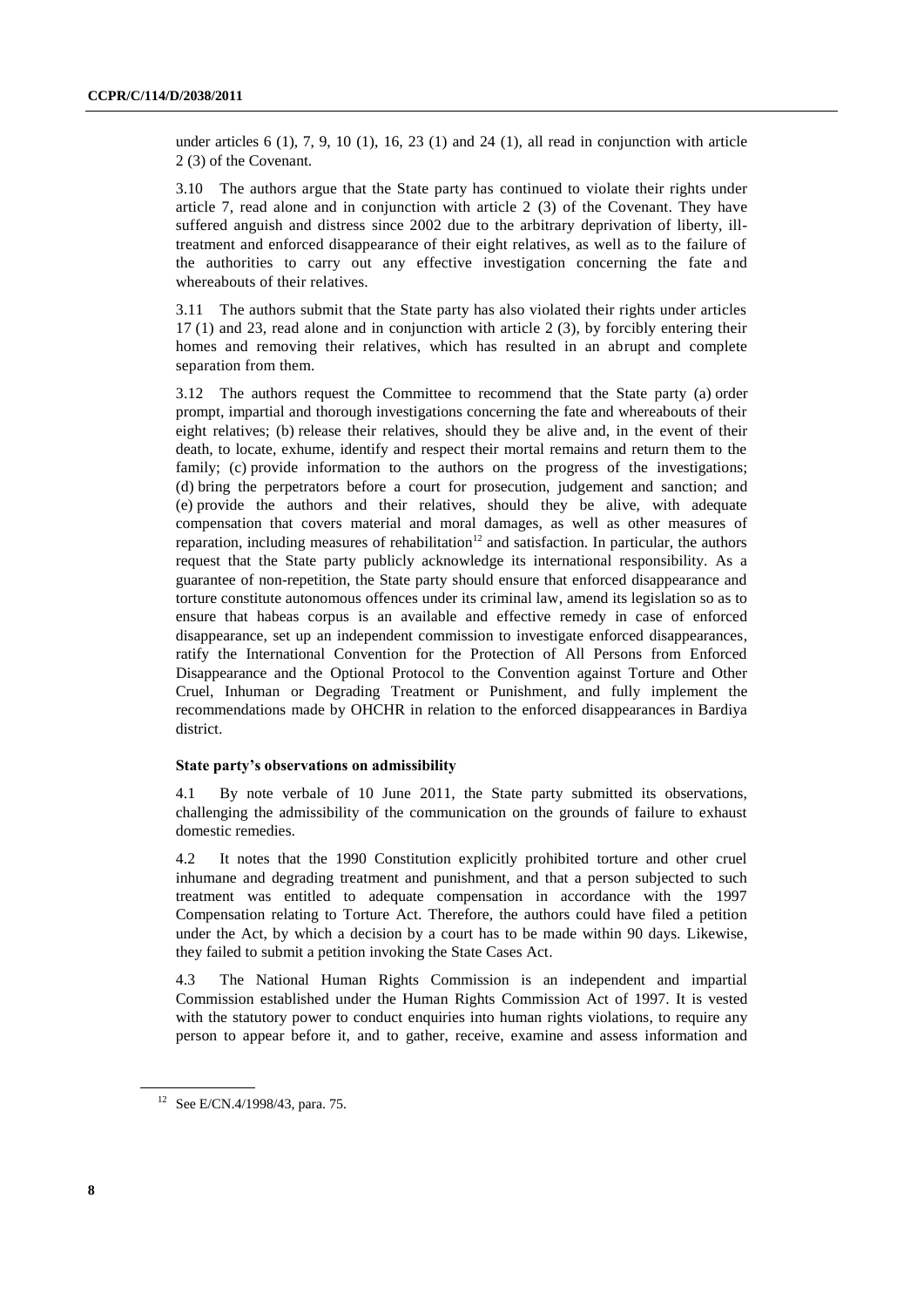evidence. The Commission can recommend that the Government give compensation to a victim and punish perpetrators.

4.4 The State party informs the Committee that two investigative committees headed by Joint Secretaries at the Ministry of Home Affairs were established in order to ascertain the fate and whereabouts of the persons that were reported as disappeared during the armed conflict. It points out that the Army and the Police have also conducted departmental-level enquiries and held several personnel responsible. Further, to address the situation of disappeared persons, it decided to establish a commission to investigate cases of disappearances and a truth and reconciliation commission, in compliance with article 33 (s) of the 2007 Interim Constitution of Nepal and with clause 5.2.5 of the Comprehensive Peace Agreement of 21 November 2006. To this end, the Truth and Reconciliation Commission Bill and the Enforced Disappearance (Offence and Punishment) Bill have been submitted to the parliament. By the time the State party submitted its observations, the bills were pending approval. The two commissions to be formed after endorsement of those bills will investigate cases that occurred during the armed conflict and bring to light the truth about these cases.

#### **State party's observations on the merits**

5.1 On 10 January 2012, the State party provided its observations on the merits of the communication. It reiterates its previous observations that the authors have not exhausted domestic remedies and that the communication should be declared inadmissible pursuant article 5 (2) (b) of the Optional Protocol.

5.2 The State party informs the Committee that the two bills for the establishment of a commission on disappearance and a truth and reconciliation commission were pending approval in a parliamentary committee. It points out that those bills were drafted with extensive interaction with stakeholders and members of the international community, and that their provisions are in accordance with international standards.

5.3 The State party remains committed to investigating, prosecuting and punishing the perpetrators and providing compensation to the victims of the human rights violations committed during the armed conflict between 1 February 1996 and 2006. It notes that the authors have already received interim relief.

#### **Authors' comments on the State party's observations**

6.1 On 18 April 2012, the authors submitted their comments on the State party's observations.

6.2 The authors reiterate that they have exhausted all domestic remedies. They argue that in general a writ of habeas corpus is the remedy best suited to redressing the violation concerned by producing the disappeared person and thereby ending the unacknowledged detention. It is therefore the most appropriate immediate remedy to protect the rights of a person taken by the authorities. However, the regulations concerning such writs and the manner in which the courts in the State party handle habeas corpus petitions make them ineffective. The authors further claim that it is the responsibility of the State party to carry out ex officio a full and thorough investigation into the allegations of torture and enforced disappearance at the earliest possible opportunity.

6.3 The ruling of the Supreme Court of 1 June 2007 has not yet been fully implemented. Although the State party granted the families of disappeared persons an interim relief of Nr 100,000, it has failed to implement the other directives, such as criminalizing enforced disappearance or prosecuting the perpetrators.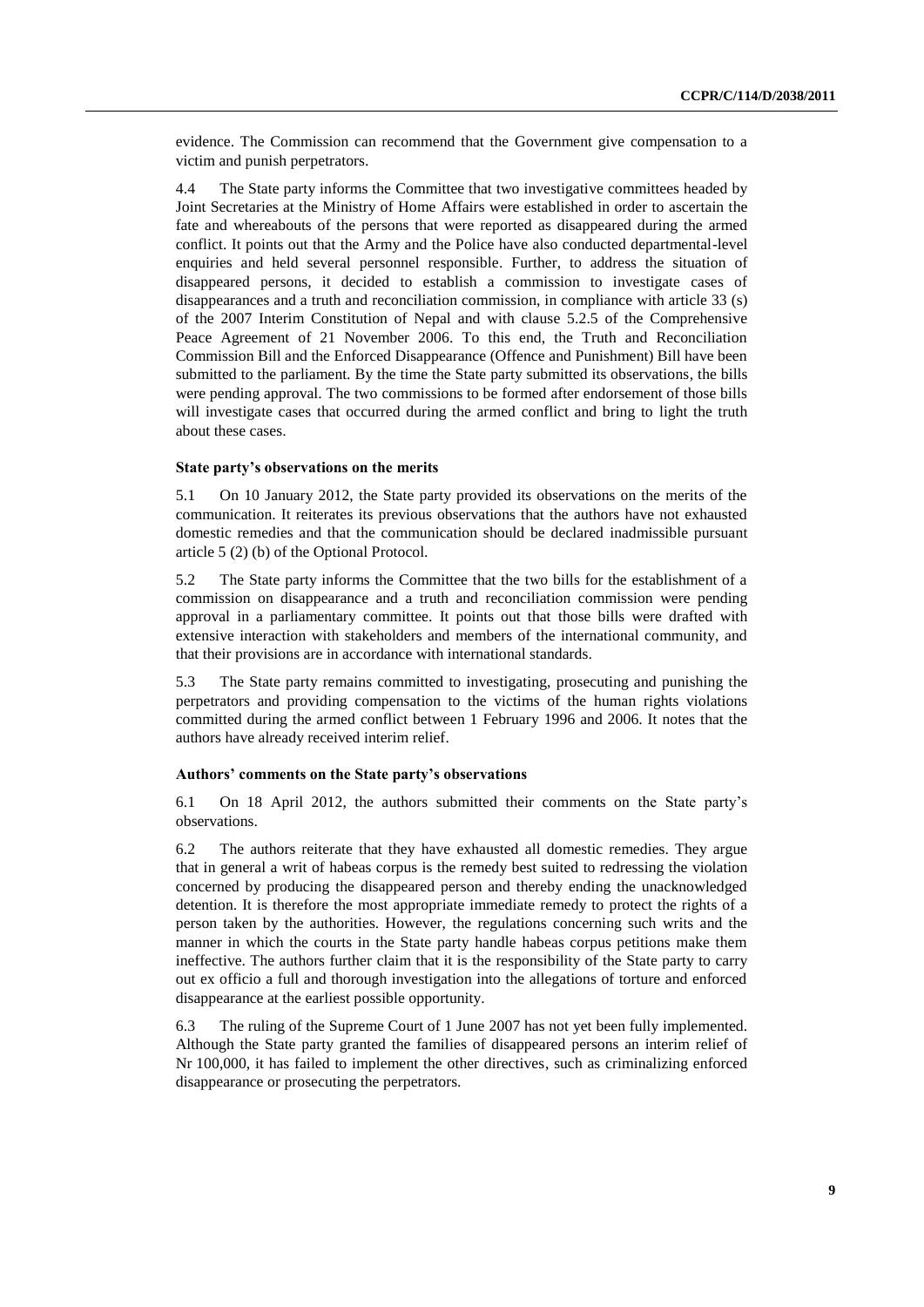6.4 The authors reiterate that a first information report is not an effective remedy. As to the possibility of requesting compensation as a victim of torture under the Compensation relating to Torture Act , the authors point out that their relatives cannot materially pursue this procedure since they have been removed from the protection of the law by enforced disappearance, and that in general it is not an effective remedy with respect to the arbitrary detention and disappearance of their relatives. Likewise, it is not an effective remedy for the torture inflicted on them, since according to section 2 of the Act it applies only to torture committed in detention.

6.5 The potential future transitional justice mechanism is not relevant to the determination of the admissibility of the communication and, even if established, would not constitute an effective remedy. Fact-finding processes by non-judicial bodies can never replace access to justice and redress for victims of gross human rights violations and for their relatives, since it is the criminal justice system that is the more appropriate avenue for immediate criminal investigation and punishment.

6.6 The authors claim that, in the absence of concrete observations of the State party on the merits of the communication that refute their allegations, their claims should be considered substantiated. They point out that the State party refers to the investigations carried out by the Joint Secretaries at the Ministry of Home Affairs and by the Army; however, it failed to provide details as to how such investigations had been undertaken and why the Army concluded that seven of the authors' relatives had been killed in crossfire in April 2002.

#### **Further submissions from the parties**

7.1 On 4 July 2014 and 15 March 2015, the authors informed the Committee that on 25 April 2014 the State party's Parliament had adopted Act 2071 (2014) creating the Truth and Reconciliation Commission and the Commission on Investigation of Disappeared Persons. On 21 May 2014, the Act was published in the *Official Gazette*.

7.2 The authors point out that this Act is applicable to all cases of "serious violations of human rights" committed during the period of armed conflict, and argue that several provisions are incompatible with international human rights standards. Notably, it confers on the Commissions the power to recommend amnesties for gross violations of international human rights law or serious violations of international humanitarian law, such as the ones raised in the present communication; the Commissioners lack guarantees of independence and impartiality; and the Act fails to recognize the right of victims to full reparation.<sup>13</sup> Should the Committee find that the Covenant has been violated in the present case, the Committee could recommend that the State party amend the Act, following appropriate consultation with victims, their families, civil society and the National Human Rights Commission.

7.3 On 26 February 2015, the Supreme Court found several provisions of Act 2071 (2014) contrary to the Interim Constitution and the State party's international obligations. Notably, it stated that the Act's amnesty provision was in violation of international law; that reconciliation could be granted only with the consent of the victims; that cases under consideration by the Court could continue to be dealt with by it, as they fell under its jurisdiction; and that the Attorney-General did not require the permission of the ministry to begin a prosecution. Nevertheless, the authors expressed their concern about the prospects

<sup>&</sup>lt;sup>13</sup> See OHCHR, "The Nepal Act on the Commission on Investigation of Disappeared Persons, Truth and Reconciliation, 2071 (2014) – as Gazetted 21 May 2014", OHCHR technical note; and OHCHR, "Nepal: truth-seeking legislation risks further entrenching impunity, alert United Nations rights experts", news release (4 July 2014).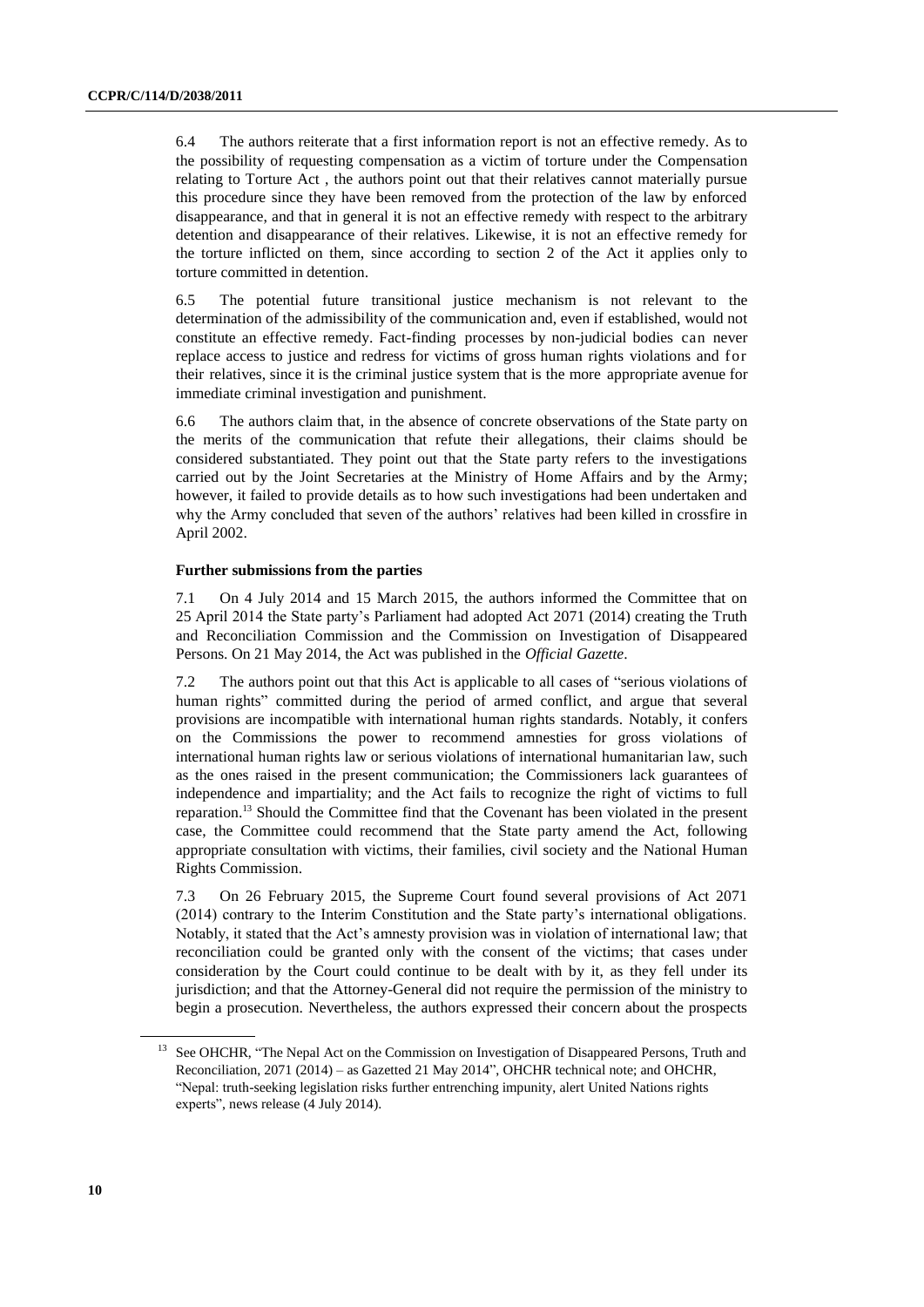for implementation of the Supreme Court's decision, as the main political leaders had issued public statements rejecting the decision.

8. On 11 December 2014, the State party reiterated its commitment to establishing a transitional justice mechanism and informed the Committee about the adoption of the Act by its parliament, providing a brief description of the main provisions. It held that the Act was a landmark instrument to address the issue of past human rights violations committed by both the State party and non-State actors.

#### **Issues and proceedings before the Committee**

#### *Consideration of admissibility*

9.1 Before considering any claim contained in a communication, the Human Rights Committee must, in accordance with rule 93 of its rules of procedure, decide whether the case is admissible under the Optional Protocol to the Covenant.

9.2 As required under article 5 (2) (a) of the Optional Protocol, the Committee has ascertained that the same matter is not being examined under another procedure of international investigation or settlement. The Committee notes that the cases of Dhaniram, Radhulal, Kamala, Chillu, Lauti, Mohan, Prem Prakash and Soniram were reported to the Working Group on Enforced or Involuntary Disappearances. However, it recalls that extraconventional procedures or mechanisms established by the Commission on Human Rights or the Human Rights Council, and whose mandates are to examine and report publicly on human rights situations in specific countries or territories, or cases of widespread human rights violations worldwide, do not generally constitute an international procedure of investigation or settlement within the meaning of article 5  $(2)$  (a) of the Optional Protocol.<sup>14</sup> Accordingly, the Committee considers that it is not precluded from examining the communication under this provision.

9.3 The Committee notes the State party's argument that the communication does not fulfil the requirements of article 5 (2) (b) of the Optional Protocol, owing to the fact that the authors have failed to lodge a complaint before a court under the Compensation relating to Torture Act and to invoke the State Cases Act, and that the cases of the authors' relatives should be addressed within the transitional justice mechanisms established by Act 2071 (2014), in conformity with the 2007 Interim Constitution and the 2006 Comprehensive Peace Agreement. The Committee also notes the authors' allegations that the Supreme Court quashed their writs of habeas corpus because they failed to identify where and by whom their relatives had been detained; the Compensation relating to Torture Act is not an adequate remedy for the violations suffered by their relatives; and that a first information report is not an appropriate remedy, as it is limited to the crimes listed in Schedule 1 of the State Cases Act, which does not include enforced disappearance. The Committee observes that, although the authors promptly reported their relatives' disappearance to the authorities, more than 13 years later the circumstances of their disappearance remain unclear and no investigation has yet been concluded. The Committee further recalls its jurisprudence that, in cases of serious violations, an effective judicial remedy is required. In this respect, the Committee observes that the transitional justice bodies established by Act 2071 (2014) are not judicial organs. Accordingly, the Committee considers that the investigation has been ineffective and unreasonably prolonged and that there are no obstacles to the examination of the communication under article 5 (2) (b) of the Optional Protocol.

<sup>&</sup>lt;sup>14</sup> See communication Nos. 1874/2009, *Mihoubi v. Algeria*, Views adopted on 18 October 2013, para. 6.2; and 1882/2009, *Al Daquel v. Libya*, Views adopted on 21 July 2014, para. 5.2.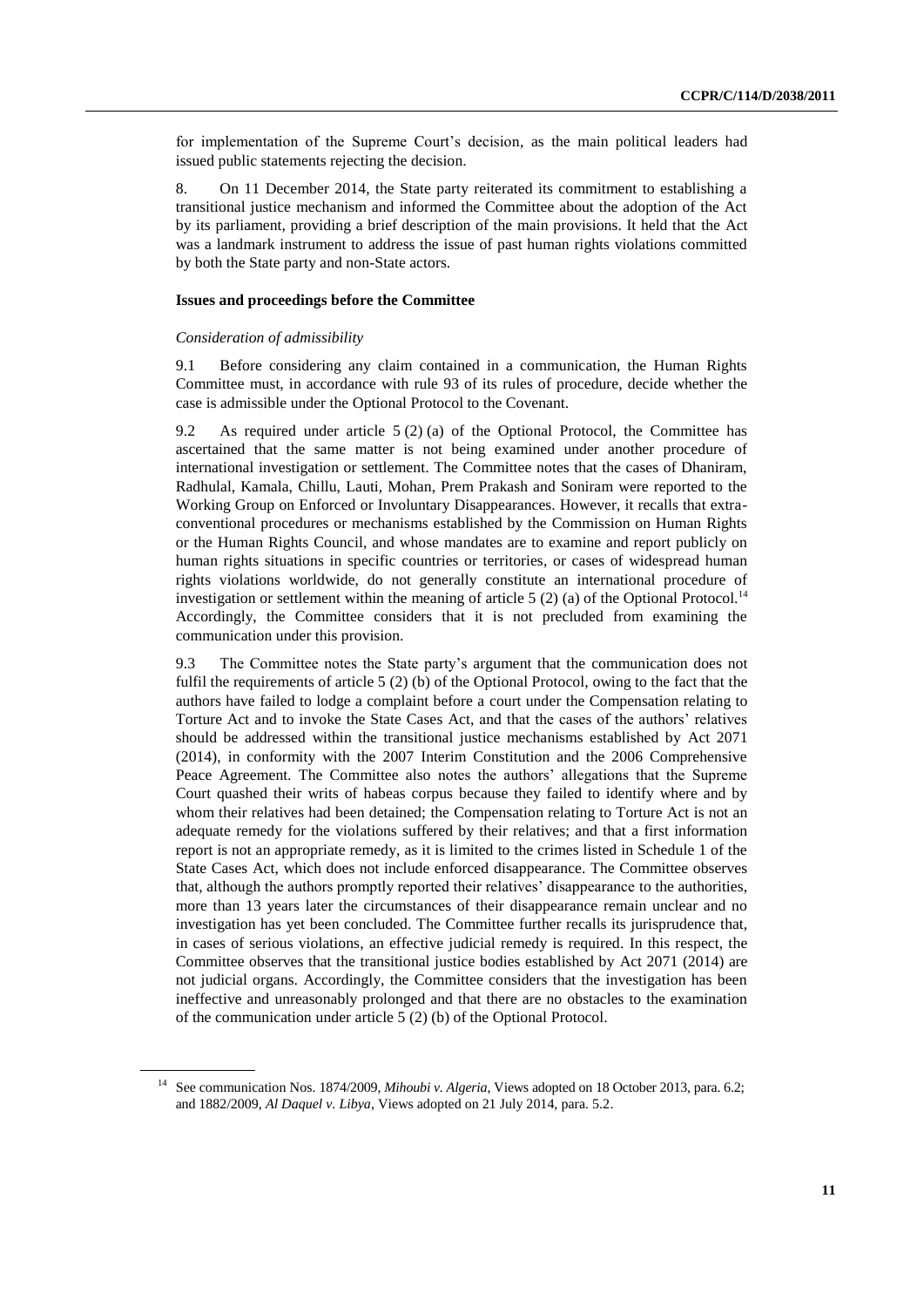9.4 As all admissibility requirements have been met, the Committee declares the communication admissible and proceeds to its examination of the merits.

#### *Consideration of the merits*

10.1 The Human Rights Committee has considered the communication in the light of all the information made available to it by the parties, as provided for under article 5 (1) of the Optional Protocol.

10.2 The Committee observes that the State party has not provided any concrete observation as to allegations raised by the communication. The Committee recalls that it is implicit in article 4 (2) of the Optional Protocol that the State party has the duty to investigate in good faith all allegations of violations of the Covenant made against it and its representatives and to provide the Committee with the information available to it. In cases in which the author has submitted allegations that are corroborated by credible evidence and in which further clarification depends on information that is solely in the hands of the State party, the Committee may consider the author's allegations substantiated in the absence of satisfactory evidence or explanations to the contrary presented by the State party.<sup>15</sup>

10.3 The Committee takes note of the authors' allegations that on 11 April 2002 members of the Royal Nepalese Army took their eight relatives and that they were never informed where their relatives were taken. The authors also claim that, although they reported promptly the arrest and disappearance of their relatives and filed several complaints and writs of habeas corpus, no ex officio, prompt, impartial, thorough and independent investigation has been carried out by the authorities; the fate and whereabouts of their relatives remain unknown to date; no one has been summoned or convicted for these acts; and that, in these circumstances, their relatives were victims of enforced disappearance.

10.4 The Committee recalls that, while the Covenant does not explicitly use the term "enforced disappearance" in any of its articles, enforced disappearance constitutes a unique and integrated series of acts that represents a continuing violation of various rights recognized in that treaty.<sup>16</sup>

10.5 The Committee observes that in 2002, when the events occurred, the authors received contradictory information concerning their relatives' detention by different police offices and Army barracks and that, within the habeas corpus proceedings before the Supreme Court, the Ministry of Defence, the Ministry of Home Affairs, the Bardiya District Administrative Office and the Bardiya District Police Office, among other authorities, denied having arrested or detained their relatives. Later, on 25 July 2006, the Ministry of Home Affairs Royal Nepalese Army, concluded that Dhaniram, Chillu, Mohan, Kamala, Lauti, Soniram and Radhulal had been killed on 11 April 2002 in crossfire with the security forces in the nursery area of Manau. No information has been provided as to the fate and whereabouts of Prem Prakash. The State party has not, however, challenged the authors' allegation that the authorities did not undertake a thorough investigation and that it gave full credence to the information provided by the Human Rights Cell of the Army, which did not rely on any supporting evidence. The Committee also observes that the mortal remains of the authors' relatives' have not been returned to the families and no information has been provided by the authorities as to the location of the remains or the efforts that may have been undertaken to return them, thus keeping the authors in constant uncertainty. Against this background, the Committee considers that the State party has not explained the specific circumstances of the alleged death of the authors' relatives, nor has it produced evidence to

<sup>&</sup>lt;sup>15</sup> See communication No. 2111/2011, *Tripathi v. Nepal*, Views adopted on 29 October 2014, para. 7.2.

<sup>&</sup>lt;sup>16</sup> See communication No. 2000/2010, *Katwal v. Nepal*, Views adopted on 1 April 2015, para. 11.3.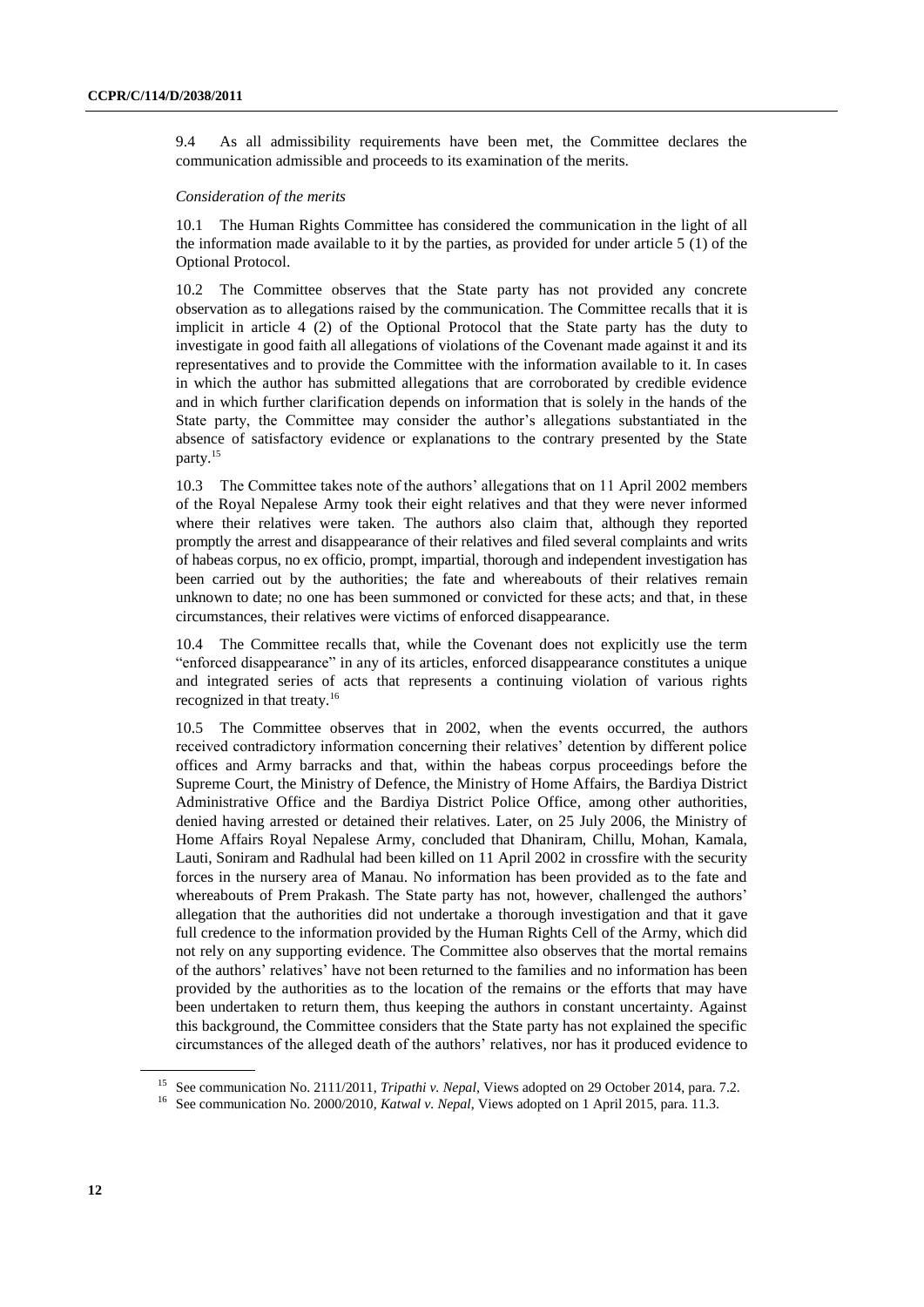indicate that it has fulfilled its obligation to protect their lives. Accordingly, the Committee concludes that the State party has failed in its duty to protect the lives of the authors' relatives, in violation of article 6 of the Covenant.

10.6 The Committee takes note of the authors' allegations that the detention and subsequent enforced disappearance of their relatives amount per se to treatment contrary to article 7. The Committee recognizes the degree of suffering involved in being held indefinitely without contact with the outside world. It recalls its general comment No. 20 on article 7, which recommends that States parties should make provision to ban incommunicado detention. In the present case, in the absence of a satisfactory explanation from the State party, the Committee finds that the enforced disappearance of the authors' relatives constitutes a violation of article 7 of the Covenant.

The Committee also takes note of the anguish and stress caused to the authors by the disappearance of their relatives. In particular, the authors and their families have never received sufficient explanation concerning the circumstances surrounding their alleged deaths, nor have they received their remains. In the absence of a satisfactory explanation from the State party, the Committee considers that these facts reveal a violation of article 7 of the Covenant with respect to the authors.

10.8 The Committee takes note of the authors' allegations under article 9 that their relatives were detained without an arrest warrant, that they were never brought before a judge or any other official authorized by law to exercise judicial power, and that they could not take proceedings before a court to challenge the lawfulness of their detention. In the absence of a State party's response in this regard, the Committee considers that the detention of the authors' relatives constitutes a violation of their rights under article 9 of the Covenant.

10.9 With regard to the alleged violation of article 16, the Committee considers that the intentional removal of a person from the protection of the law constitutes a denial of the right to recognition everywhere as a person before the law if the victim was in the hands of the State authorities when last seen and if the efforts of his or her relatives to obtain access to potentially effective remedies, including judicial remedies (see art. 2 (3) of the Covenant), have been systematically impeded. In the present case, the Committee notes that, shortly after the arrest of the authors' relatives, the authorities gave contradictory information about their arrest. Later, they failed to provide sufficient information concerning the fate or whereabouts of the authors' relatives, despite numerous requests. Accordingly, the Committee concludes that the enforced disappearance of the authors' relatives denied them the protection of the law and deprived them of their right to recognition as persons before the law, in violation of article 16 of the Covenant.

10.10 The authors invoke article 2 (3) of the Covenant, which imposes on States parties the obligation to ensure an effective remedy for all persons whose rights under the Covenant have been violated. The Committee attaches importance to the establishment by States parties of appropriate judicial and administrative mechanisms for addressing claims of rights violations. It refers to its general comment No. 31, which provides, inter alia, that a failure by a State party to investigate allegations of violations could, in and of itself, give rise to a separate breach of the Covenant. In the present case, the Committee observes that, shortly after the detention of the authors' relatives, the authors approached different police offices and Army barracks seeking information, and later filed writs of habeas corpus before the Supreme Court and complained to the National Human Rights Commission. Despite the authors' efforts, no thorough and effective investigation has been concluded by the State party to elucidate the circumstances surrounding their relatives' detention and alleged deaths, and no criminal investigation has even been started to bring the perpetrators to justice. The State party has failed to explain the effectiveness and adequacy of investigations carried out by the Ministry of Home Affairs Disappearances Committee and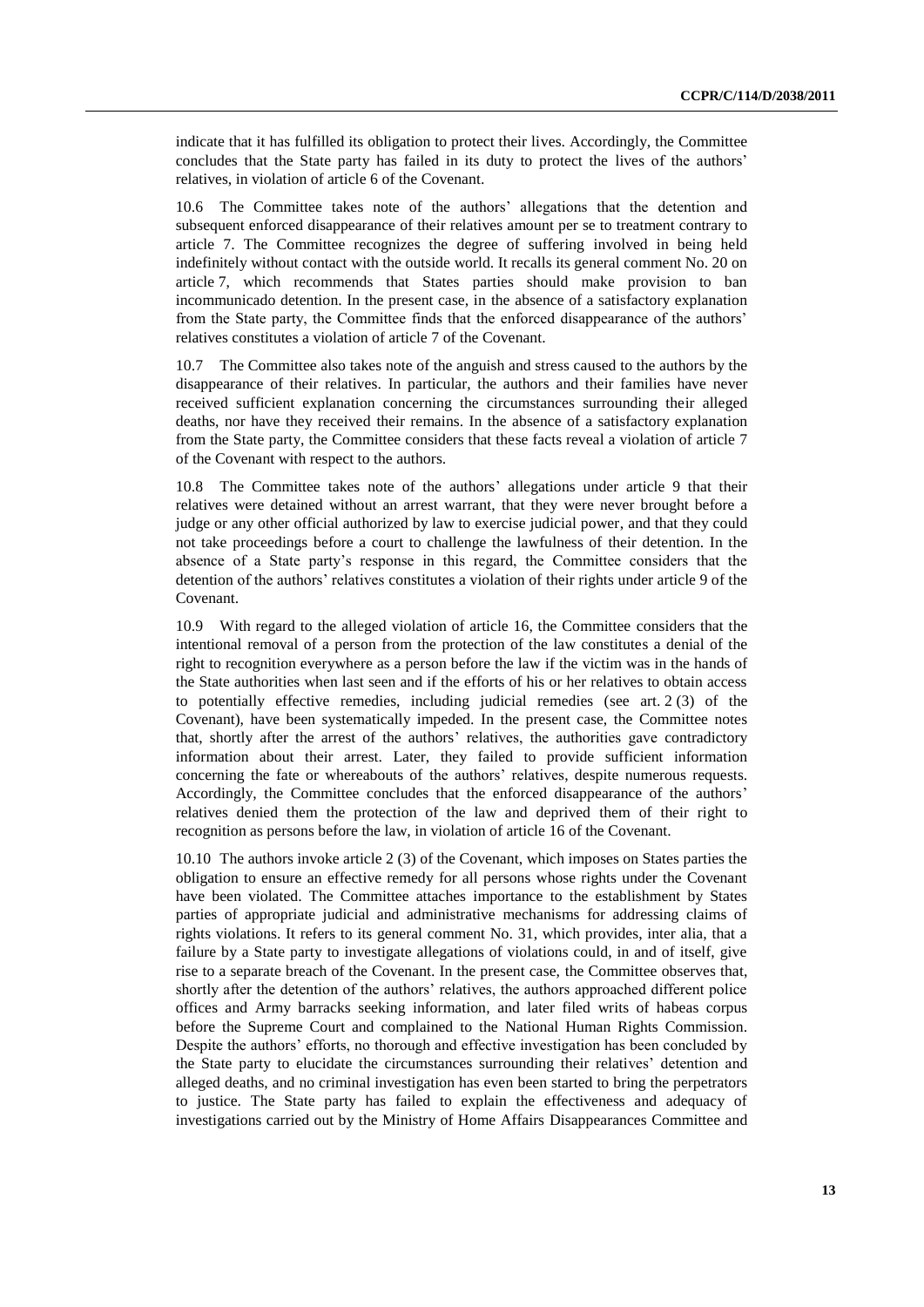the concrete steps taken to clarify the circumstances of their detention or the cause of their alleged deaths. It has also failed to locate their mortal remains and return them to the authors' families. Therefore, the Committee considers that the State party has failed to conduct a thorough and effective investigation into the disappearance of the authors' relatives. Additionally, the Nr 100,000 received by the authors as interim relief does not constitute an adequate remedy commensurate to the serious violations inflicted. Accordingly, the Committee concludes that the facts before it reveal a violation of article 2 (3), in conjunction with articles 6 (1), 7, 9 and 16, with regard to the authors' relatives; and article 2 (3), read in conjunction with article 7 of the Covenant, with respect to the authors.

10.11 Having concluded that there was a violation of the above provisions, the Committee decides not to separately examine the authors' claims under articles 10, 17 (1), 23 and 24 (1) of the Covenant.

11. The Human Rights Committee, acting under article 5 (4) of the Optional Protocol to the International Covenant on Civil and Political Rights, is of the view that the information before it indicates violations by the State party of articles 6 (1), 7, 9 and 16; article 2 (3), read in conjunction with articles 6 (1), 7, 9 and 16 of the Covenant with regard to authors' relatives; and of article 7, as well as article 2 (3), read in conjunction with article 7, with respect to the authors.

12. In accordance with article 2 (3) of the Covenant, the State party is under an obligation to provide the authors with an effective remedy, including by: (a) conducting a thorough and effective investigation into the disappearance of their relatives and providing the authors with detailed information about the results of its investigation; (b) if their relatives are dead, locating their remains and handing them over to their families; (c) prosecuting, trying and punishing those responsible for the violations committed and making the results of such measures public; (d) ensuring that any necessary and adequate rehabilitation and treatment are provided to the authors; and (e) providing effective reparation, including adequate compensation and appropriate measures of satisfaction, to the authors for the violations suffered. The State party is also under an obligation to take steps to prevent similar violations in the future. In particular, the State party should ensure that its legislation allows for the criminal prosecution of those responsible for serious human rights violations such as torture, extrajudicial execution and enforced disappearance.

13. Bearing in mind that, by becoming a party to the Optional Protocol, the State party has recognized the competence of the Committee to determine whether there has been a violation of the Covenant and that, pursuant to article 2 of the Covenant, the State party has undertaken to ensure for all individuals within its territory or subject to its jurisdiction the rights recognized in the Covenant and to provide an effective and enforceable remedy when a violation has been established, the Committee wishes to receive from the State party, within 180 days, information concerning the measures taken to give effect to the Committee's Views. The State party is also requested to publish the present Views and disseminate them broadly in the official languages of the State party.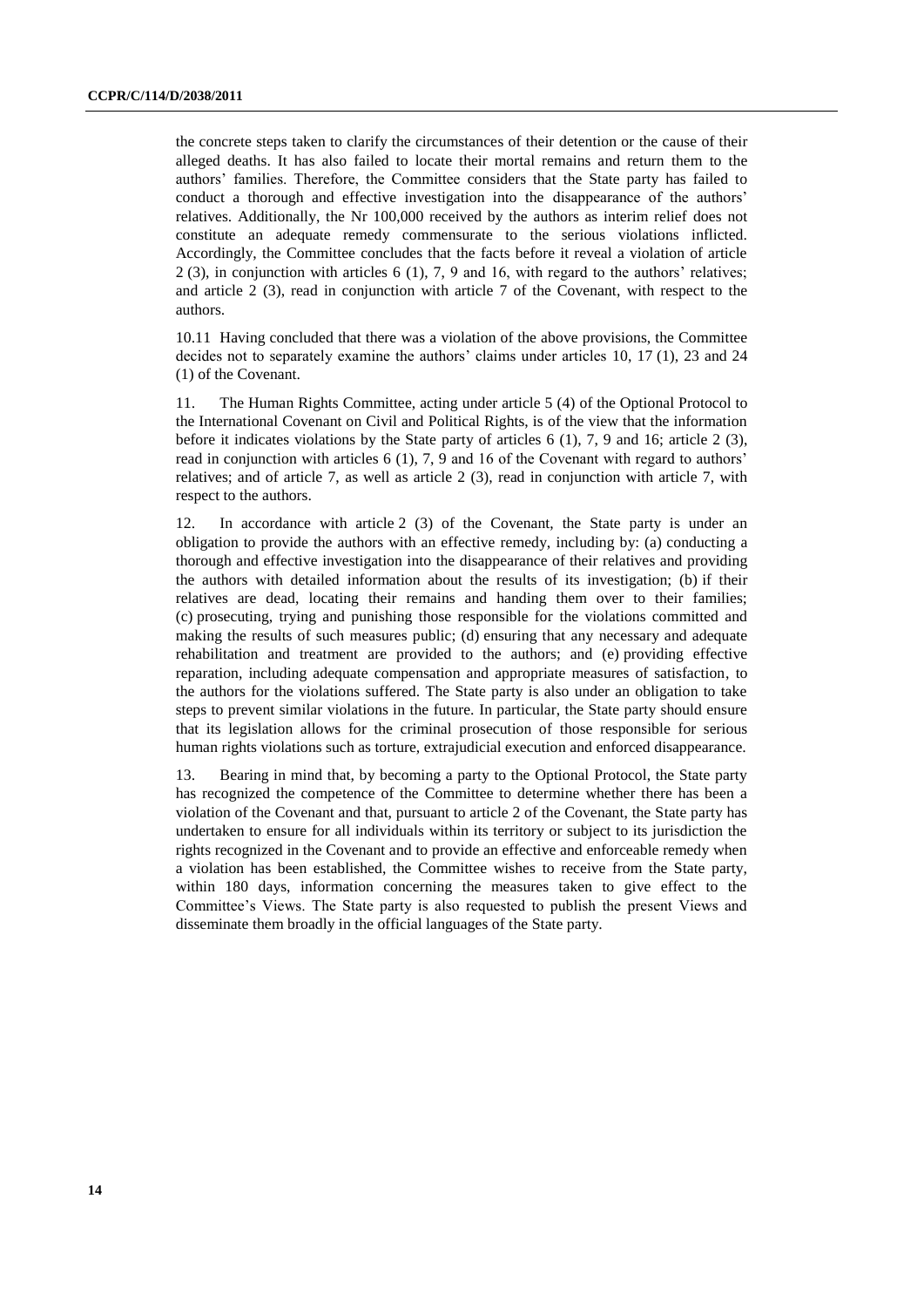# **Appendix I**

## **Individual opinion of Committee member Olivier de Frouville (concurring)**

1. In its Views, the Committee has decided to abandon the time requirement (a time requirement that had arisen from the use of the terms "removal of a person from the protection of the law for a prolonged period of time") and found a violation of article 16 resulting from an enforced disappearance . These terms were used because, in a number of earlier Views, the Committee had used the definition of enforced disappearance given in article  $7(2)$  (i) of the Rome Statute establishing the International Criminal Court.<sup>a</sup>

2. This time condition contained in the definition of the Rome Statute, however, had been sharply criticized, especially by the independent expert charged by the Commission on Human Rights with examining the shortcomings of international law in the matter<sup>b</sup> and by the Working Group on Enforced or Involuntary Disappearances.<sup>c</sup> The Committee had itself given up the reference to the Rome Statute, opting instead for a reference to the International Convention for the Protection of All Persons from Enforced Disappearance, which had been adopted in the meantime.<sup>d</sup> However, it inexplicably maintained the time requirement, without justifying why the removal of the person from the protection of the law needed to be "prolonged" in order to find a violation of article 16.

3. In fact, the denial of the recognition of the individuals subjected to enforced disappearance as persons before the law begins right from the outset of their deprivation of liberty, as shown by the testimonies of those who returned from that hell. The victims of enforced disappearance are never detained in an official place of detention; they are locked up either in the headquarters of the intelligence service, in the cellar of a requisitioned building or in an old disused barracks, and the first thing that the guards do to them is to make them feel totally vulnerable and completely at their mercy. There is no appeal; no help can be expected from outside and the very notion of "law" vanishes. All that is left is the physical and mental restraint of the guards, who treat their victims as objects, inflicting torture and ill-treatment on them and thereby denying their human dignity.

4. It is true that the practice of enforced disappearance has evolved since the turn of the century. Nowadays, short-term disappearances have proliferated, especially in the context of counter-terrorism, as was noted by the Working Group on Enforced or Involuntary Disappearances in its reports.<sup>e</sup> In the 1970s, 1980s and even 1990s, only a few people ever

<sup>&</sup>lt;sup>a</sup> In the first place, in communication Nos. 1328/2004, *Kimouche v. Algeria*, Views adopted on 10 July 2007, para. 7.2; and 1327/2004, *Grioua v. Algeria*, Views adopted on 10 July 2007, para. 7.2.

b See E/CN.4/2002/71, para. 74.

<sup>&</sup>lt;sup>c</sup> See general comment on the definition of enforced disappearance (2007), in particular, paras. 5 and 9.

<sup>&</sup>lt;sup>d</sup> See, for example, communication Nos. 1588/2007, *Benaziza v. Algeria*, Views adopted on 26 July 2010, para. 9.3, in which the Committee still refers to the Statute in a footnote; and 1863/2009, *Maharjan v. Nepal*, Views adopted on 19 July 2012, para. 3.1, in which only the Convention is referenced.

e See A/HRC/19/58/Rev.1, para. 50:

The Working Group notes that, regrettably, enforced disappearances continue to be used by some States as a tool to deal with situations of conflict or internal unrest. The Working Group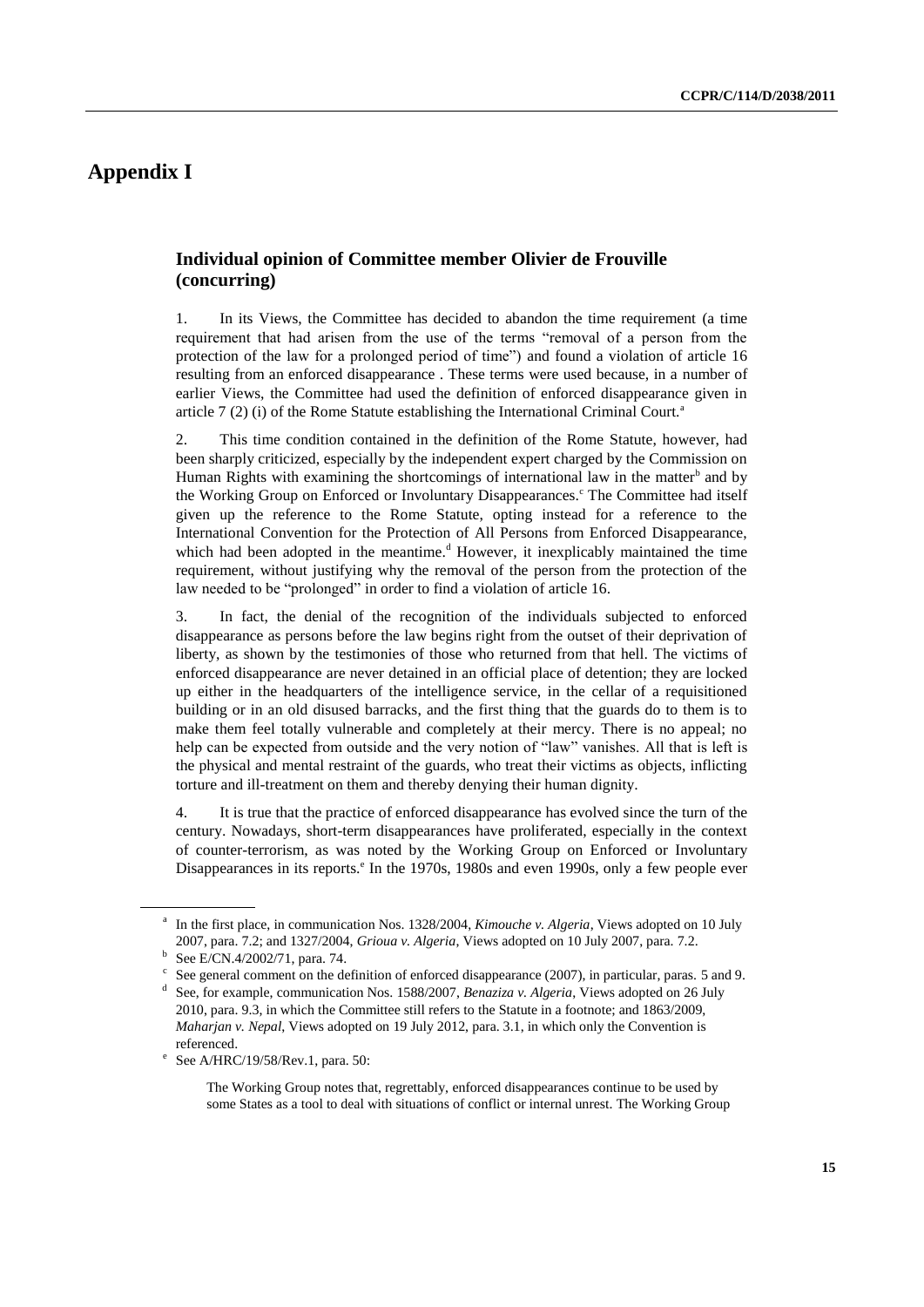survived enforced disappearance. Most of the victims, once placed in secret detention, died under torture or were summarily executed. A few were lucky enough to come out of it alive, after a few days or a few weeks of detention, especially if their cases had been made public soon enough by non-governmental organizations or United Nations protection bodies like the Working Group. A few others, in some countries, would "reappear" years or even decades later, completely shattered by the experience of confinement and the total denial of their rights.

5. This type of enforced disappearance is still practised in some contexts, and the cases that the Committee has come across in *Tharu et al. v. Nepal* probably fit into that category. To this form of enforced disappearance, however, has been added the practice whereby a person is made to disappear for the space of a few days or for several weeks, during which time he or she is maintained in secret detention outside any legal framework and tortured, before being handed over to the police and then to the courts, often with a falsified arrest warrant in an attempt to hide the real date of arrest. The person is then charged and tried on the basis of "confessions" obtained in fact under torture during the period of disappearance. Have these practices been created in an effort to circumvent the time condition laid down in article 7 of the Rome Statute and the particularly degrading attribute of "crime against humanity"? There is no way of knowing. But that is not essentially what matters. What really matters here is the recognition that in some cases, as in the more classic cases, the person is denied the right to recognition as a person before the law from the outset of his or her deprivation of liberty. The act of causing the person to disappear and to be placed in secret detention outside any legal framework is a way of signifying to the person's family and acquaintances that the disappeared person is no longer a person before the law, that he or she ceases to legally exist and is no longer entitled to the protection of his or her country's laws or of international law — and that, in those conditions, the person's torturers can dispose of him or her exactly as they please.

6. This was why the Working Group recognized, in its general comment on the right to recognition as a person before the law in the context of enforced disappearances, that enforced disappearance represented "a paradigmatic violation" of the right to be recognized as a person before the law.<sup>f</sup> Any enforced disappearance, however long it lasts, constitutes a violation of that right. It is fortunate that the Committee has amended its jurisprudence in that sense — even in a case that did not involve that type of short-term disappearance — as it can only add greater accuracy and relevance to the legal definition of the violation.

See also, more recently, A/HRC/27/49, para. 117:

During the reporting period, the Working Group observed a pattern of short-term enforced disappearances being used in a number of countries, including Bahrain and the United Arab Emirates. The Working Group expresses its deep concern at the phenomenon. It stresses that there is no time limit, no matter how short, for an enforced disappearance to occur and that accurate information on the detention of any person deprived of liberty and their place of detention shall be made promptly available to their family members.

f See A/HRC/19/58/Rev.1, para. 42.

has also witnessed the use of "short term disappearances", where victims are placed in secret detention or unknown locations, outside the protection of the law, before being released weeks or months later, sometimes after having been tortured and without having been brought in front of a judge or other civil authority. This very worrisome practice, whether it is used to counter terrorism, to fight organized crime or suppress legitimate civil strife demanding democracy, freedom of expression or religion, should be considered as an enforced disappearance and as such adequately investigated, prosecuted and punished.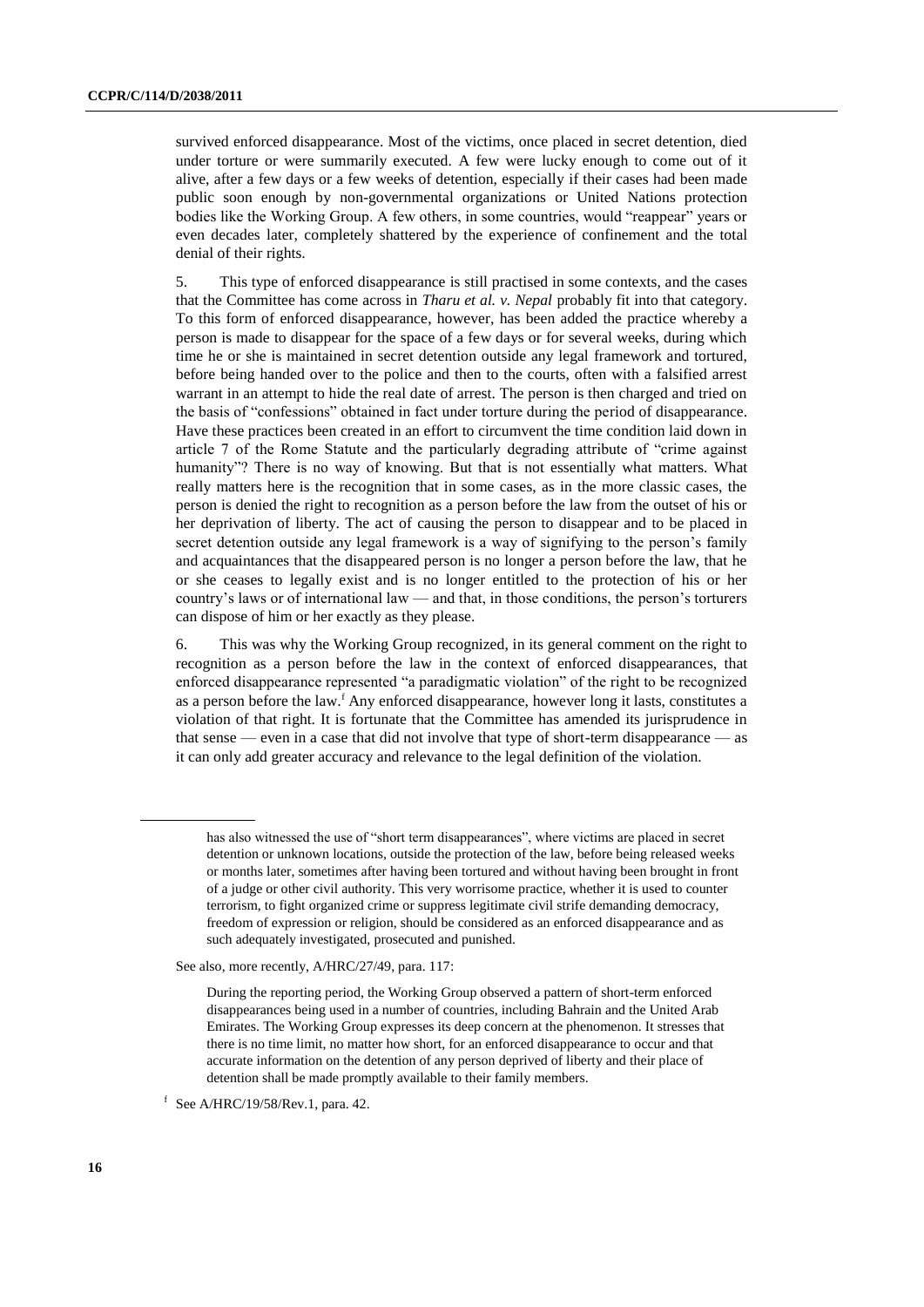# **Appendix II**

## **Individual opinion of Committee member Anja Seibert-Fohr (concurring)**

1. I concur with the Committee's conclusion on this communication. However, I am not in a position to support the broad legal reading of article 16 suggested in the first sentence of paragraph 10.9. Instead I would have retained the temporal element which has long been established in the Committee's jurisprudence.

2. Article 16 of the Covenant protects the right of everyone to recognition everywhere as a person before the law. The capacity to bear rights and duties is a necessary prerequisite to all other individual rights.<sup>a</sup> The absolute and non-derogable nature of this right explicitly recognized in article 4 (2) of the Covenant demands a particularly careful determination of its scope. Accordingly, the Committee held in *Grioua v. Algeria* that "intentionally removing a person from the protection of the law *for a prolonged period of time* may constitute a refusal to recognize that person before the law if the victim was in the hands of the State authorities when last seen and, at the same time, if the efforts of his or her relatives to obtain access to potentially effective remedies, including judicial remedies (Covenant, art. 2, para. 3) have been systematically impeded [emphasis added]". It explained that, in such cases, victims "are in practice deprived of their capacity to exercise entitlements under the law, including all their other rights under the Covenant, and of access to any possible remedy as a direct consequence of the actions of the State".<sup>b</sup> Since 2007, it has been the Committee's established case law that article 16 is violated when victims are systematically *and* for a prolonged period of time deprived of any possibility of exercising their rights and denied access to a remedy.<sup>c</sup>

3. Under these circumstances, which include the temporal element and the systematic character of the deprivation, a de facto denial of the right to be treated as a bearer of rights is taking place.<sup>a</sup> The temporal element is evidence of the refusal per se to recognize an individual as a person before the law. I am aware that the International Convention for the Protection of All Persons from Enforced Disappearance and the Inter-American Convention on Forced Disappearance of Persons do not contain a temporal element for the definition of enforced disappearance. However, the issue before us is not a determination of whether an atrocity qualifies as an enforced disappearance but whether it is in violation of article 16 of the Covenant. While recognizing the very serious nature of enforced disappearance as one of the most heinous human rights violations, and the immediate need for the effective protection for victims of enforced disappearance and their families, the fact that an atrocity inflicted upon a victim constitutes an enforced disappearance which is in violation of articles 6, 7 and 9 of the Covenant and thus requires immediate protection does not

<sup>&</sup>lt;sup>a</sup> See *Aboufaied v. Libya*, Communication No. 1782/2008, Views adopted on 21 March 2012, appendix, individual opinion of Committee member Walter Kälin.

<sup>&</sup>lt;sup>b</sup> See communication No. 1327/2004, *Grioua v. Algeria*, Views adopted on 10 July 2007, para. 7.8.

See, for example, communication Nos. 1640/2007, *El Abani v. Libyan Arab Jamahiriya*, Views adopted on 26 July 2010, para 7.9; 1751/2008, *Aboussedra v. Libyan Arab Jamahiriya*, para. 7.9; and 1495/2006, *Madoui v. Algeria*, Views adopted on 28 October 2008, para. 7.7.